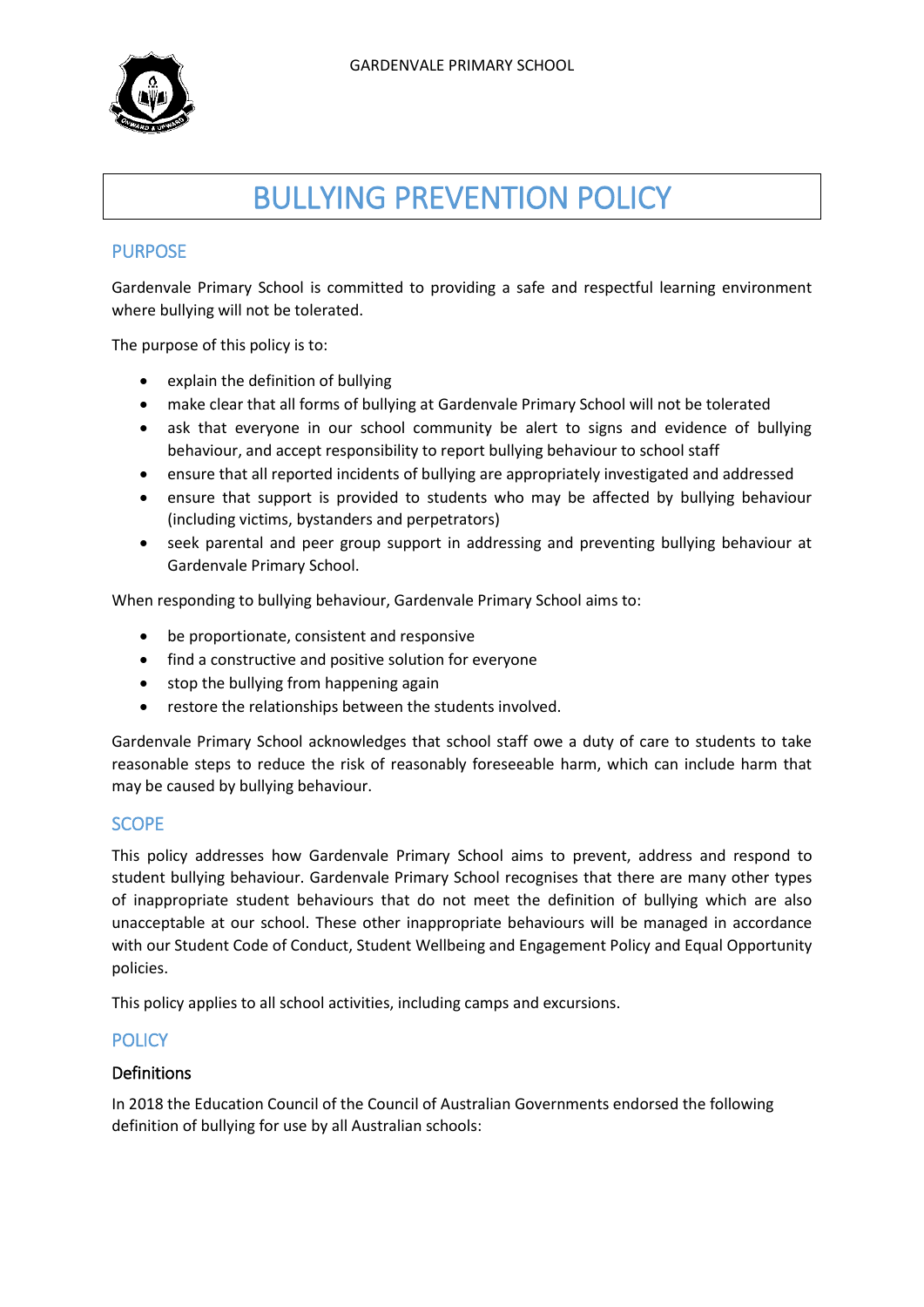

*Bullying is an ongoing and deliberate misuse of power in relationships through repeated verbal, physical and/or social behaviour that intends to cause physical, social and/or psychological harm. It can involve an individual or a group misusing their power, or perceived power, over one or more persons who feel unable to stop it from happening.*

*Bullying can happen in person or online, via various digital platforms and devices and it can be obvious (overt) or hidden (covert). Bullying behaviour is repeated, or has the potential to be repeated, over time (for example, through sharing of digital records)*

*Bullying of any form or for any reason can have immediate, medium and long-term effects on those involved, including bystanders. Single incidents and conflict or fights between equals, whether in person or online, are not defined as bullying.*

Bullying has three main features:

- It involves a misuse of power in a relationship
- It is ongoing and repeated, and
- $\bullet$  It involves behaviours that can cause harm.

#### Bullying can be:

- 1. *direct* physical bullying e.g. hitting, tripping, and pushing or damaging property.
- 2. *direct* verbal bullying e.g. name calling, insults, homophobic or racist remarks, verbal abuse.
- 3. *indirect* bullying e.g. spreading rumours, playing nasty jokes to embarrass and humiliate, mimicking, encouraging others to socially exclude a person and/or damaging a person's social reputation or social acceptance.

*Cyberbullying* is direct or indirect bullying behaviours using digital technology. For example via a mobile device, computers, chat rooms, email, social media, etc. It can be verbal, written and include images, video and/or audio.

#### **Other distressing behaviours**

Many distressing behaviours may not constitute bullying even though they are unpleasant. Students who are involved in or who witness any distressing and inappropriate behaviours should report their concerns to school staff and our school will follow the Student Wellbeing and Engagement Policy.

*Mutual conflict* involves an argument or disagreement between people with no imbalance of power. In incidents of mutual conflict, generally, both parties are upset and usually both want a resolution to the issue. Unresolved mutual conflict can develop into bullying if one of the parties targets the other repeatedly in retaliation.

*Social rejection or dislike* is not bullying unless it involves deliberate and repeated attempts to cause distress, exclude or create dislike by others.

*Single-episode acts* of nastiness or physical aggression are not the same as bullying. However, single episodes of nastiness or physical aggression are not acceptable behaviours at our school and may have serious consequences for students engaging in this behaviour. Gardenvale Primary School will use its Student Wellbeing and Engagement Policy to guide a response to single episodes of nastiness or physical aggression.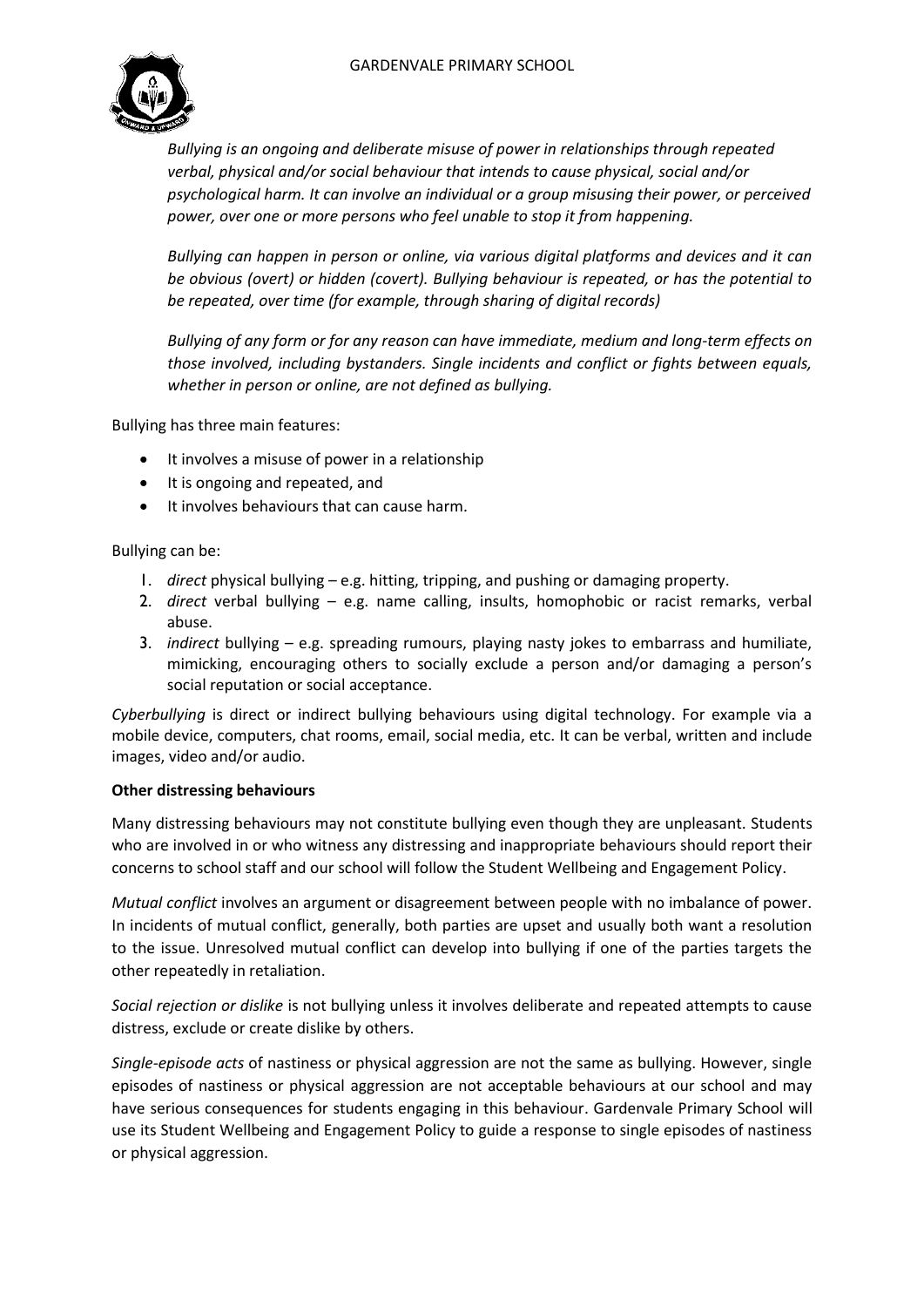

*Harassment* is language or actions that are demeaning, offensive or intimidating to a person. It can take many forms, including sexual harassment and disability harassment. Further information about these two forms of harassment, including definitions, is set out in our Inclusion and Diversity Policy Harassment of any kind will not be tolerated at Gardenvale Primary School and may have serious consequences for students engaging in this behaviour. Gardenvale Primary School will use its Student Wellbeing and Engagement Policy to guide a response to students demonstrating harassing behaviour, unless the behaviour also constitutes bullying, in which case the behaviour will be managed in accordance with this Bullying Prevention Policy.

## BULLYING PREVENTION

Gardenvale Primary School has a number of programs and strategies in place to build a positive and inclusive school culture. We strive to foster a school culture that prevents bullying behaviour by modelling and encouraging behaviour that demonstrates acceptance, kindness and respect.

Bullying prevention at Gardenvale Primary School is proactive and is supported by research that indicates that a whole school, multifaceted approach is the most effect way to prevent and address bullying. At our school:

- We have a positive school environment that provides safety, security and support for students and promotes positive relationships and wellbeing through our HERRRby (Honesty, Empathy, Responsibility, Resilience, respect and Be Yourself) values/manners program.
- We strive to build strong partnerships between the school, families and the broader community that means all members work together to ensure the safety of students. This is facilitated by providing school newsletter items, parent codes of conduct and parent information evenings.
- Teachers are encouraged to incorporate classroom management strategies that discourage bullying and promote positive behaviour. Classroom circle time is encouraged in all classrooms.
- A range of year level incursions and programs are planned for each year to raise awareness about bullying and its impacts. An annual 'Celebrating HERRRby Week' focusses on building positive relationships and bullying prevention.
- Each year level has a targeted student wellbeing program. In the classroom, our social and emotional learning curriculum teaches students what constitutes bullying and how to respond to bullying behaviour assertively. This promotes resilience, assertiveness, conflict resolution and problem solving.
- The Peer Mediation and Buddies programs encourage positive relationships between students in different year levels. We seek to empower students to be confident communicators and to resolve conflict in a non-aggressive and constructive way.
- Students are encouraged to look out for each other and to talk to teachers and older peers about any bullying they have experienced or witnessed.
- We participate in the National Day of Action Against Bullying and Violence.

For further information about our engagement and wellbeing initiatives, please see our Student Wellbeing and Engagement policy.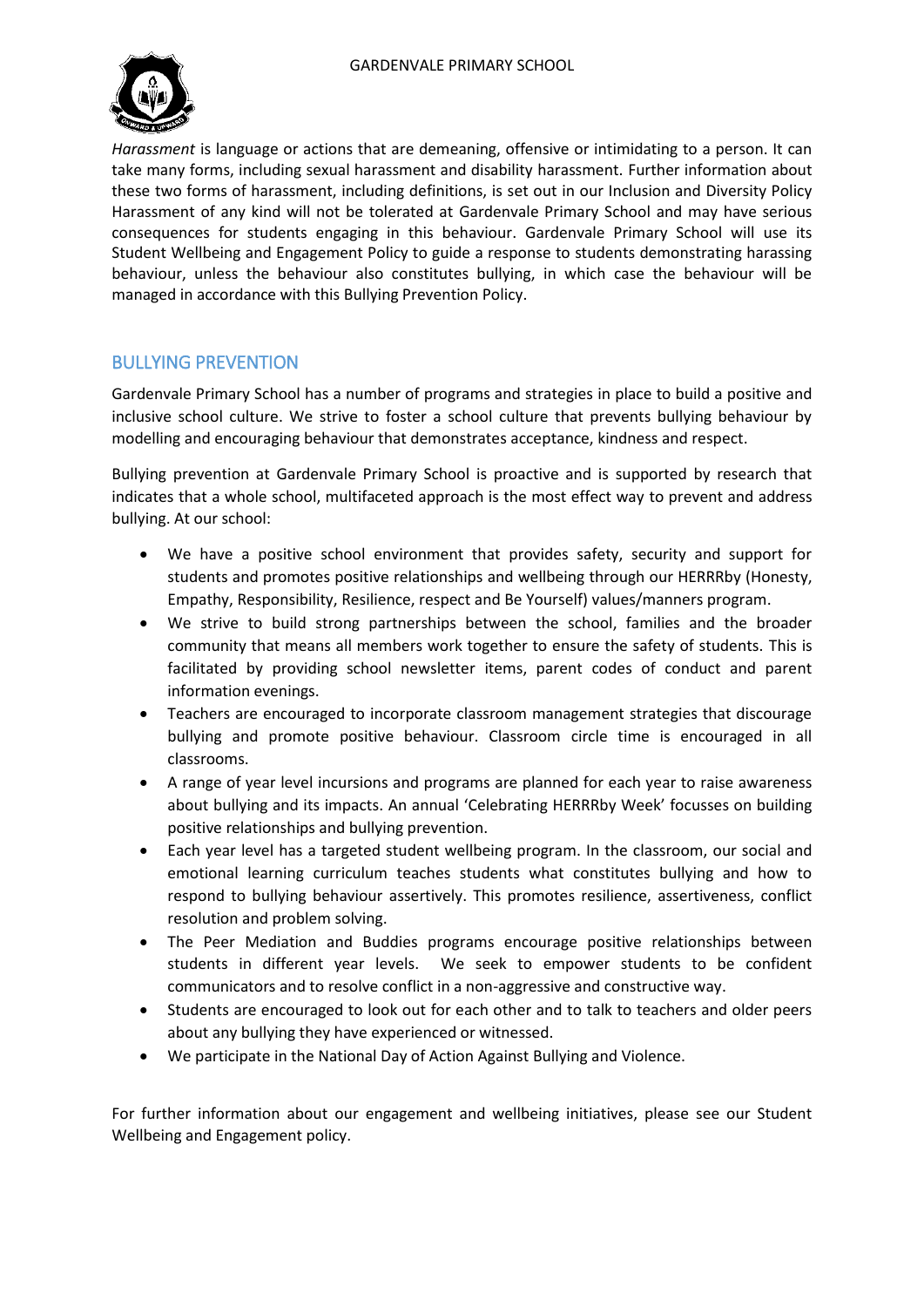

#### Reporting concerns to Gardenvale Primary School

Bullying complaints will be taken seriously and responded to sensitively at our school.

Students who may be experiencing bullying behaviour, or students who have witnessed bullying behaviour, are encouraged to report their concerns to school staff as soon as possible.

In most circumstances, we encourage students to speak to their teacher/Year Level Coordinator/Student Wellbeing Manager. However, students are welcome to discuss their concerns with any trusted member of staff.

Parents or carers who may develop concerns that their child is involved in, or has witnessed bullying behaviour at Gardenvale Primary School should contact Julie Pitts, the Student Wellbeing Manager, by phone on 95962871, by making an interview time or by emailing the school.

Our ability to effectively reduce and eliminate bullying behaviour is greatly affected by students and/or parents and carers reporting concerning behaviour as soon as possible, so that the responses implemented by Gardenvale Primary School are timely and appropriate in the circumstances.

#### Investigations

When notified of alleged bullying behaviour, school staff are required to:

- 1. record the details of the allegations in GradeXpert
- 2. inform the relevant classroom teacher, the PLC leader, Student Wellbeing Manager or Assistant Principal /Principal.

The Student Wellbeing Manager is responsible for investigating allegations of bullying in a timely and sensitive manner. To appropriately investigate an allegation of bullying, the Student Wellbeing manager may:

- speak to the students involved in the allegations, including the target/s, the students allegedly engaging in bullying behaviour/s and any witnesses to the incidents
- speak to the parents of the students involved
- speak to the teachers of the students involved
- take detailed notes of all discussions for future reference
- obtain written statements from all or any of the above.

All communications with the Student Wellbeing Manager in the course of investigating an allegation of bullying will be managed sensitively. Investigations will be completed as quickly as possible to allow for the behaviours to be addressed in a timely manner.

The objective of completing a thorough investigation into the circumstances of alleged bullying behaviour is to determine the nature of the conduct and the students involved. A thorough understanding of the alleged bullying will inform staff about how to most effectively implement an appropriate response to that behaviour.

Serious bullying, including serious cyberbullying, is a criminal offence and may be referred to Victoria Police. For more information, see: [Brodie's Law.](http://www.education.vic.gov.au/about/programs/bullystoppers/Pages/advicesheetbrodieslaw.aspx)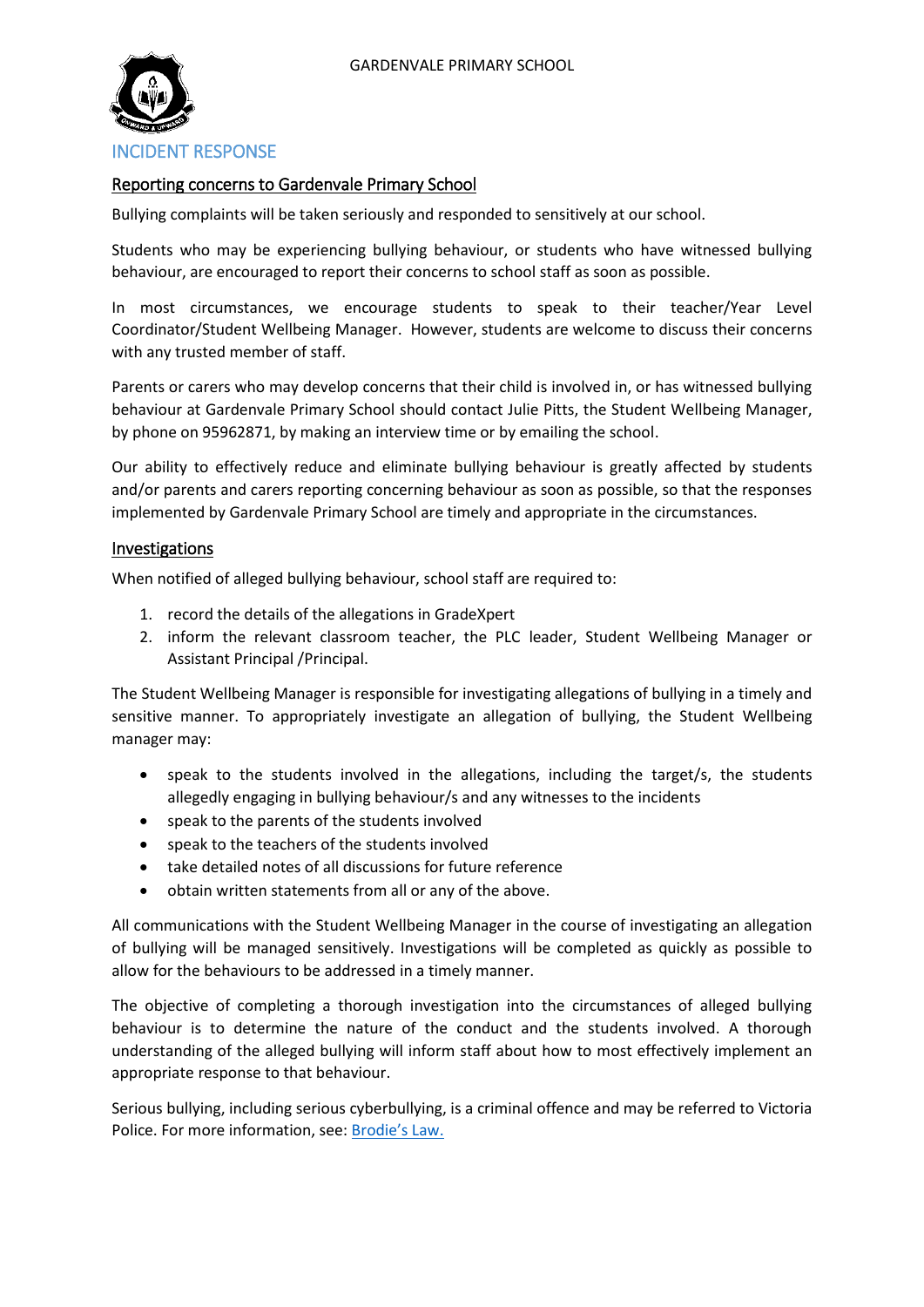

#### Responses to bullying behaviours

When the Student Wellbeing Manager has sufficient information to understand the circumstances of the alleged bullying and the students involved, a number of strategies may be implemented to address the behaviour and support affected students in consultation with Student Wellbeing Team, teachers, Principal, Department of Education and Training specialist staff.

There are a number of factors that will be considered when determining the most appropriate response to the behaviour. When making a decision about how to respond to bullying behaviour, Gardenvale Primary School will consider:

- the age, emotional state and maturity of the students involved
- the severity and frequency of the bullying, and the impact it has had on the target student
- whether the student/s engaging in bullying behaviour have displayed similar behaviour before
- whether the bullying took place in a group or one-to-one context
- whether the students engaging in bullying behaviour demonstrates insight or remorse for their behaviour
- the alleged motive of the behaviour, including any element of provocation.

The Student Wellbeing Manager may implement all, or some of the following responses to bullying behaviours:

- Offer counselling support to the victim student or students, including referral to the Student Wellbeing Team, SSSO and external provider.
- Offer counselling support to the student/s engaging in bullying behaviour, including referral the Student Wellbeing Team, SSSO (Student Support Service Office) and external provider.
- Offer counselling support to affected students, including witnesses and/or friends of the target student, including referral to the Student Wellbeing Team, SSSO and external provider
- Facilitate a restorative practice meeting with all or some of the students involved. The objective of restorative practice is to repair relationships that have been damaged by bringing about a sense of remorse and restorative action on the part of the person who has bullied someone and forgiveness by the person who has been bullied.
- Facilitate mediation between some or all of the students involved to help to encourage students to take responsibility for their behaviour and explore underlying reasons for conflict or grievance. Mediation is only suitable if all students are involved voluntarily and demonstrate a willingness to engage in the mediation process.
- Facilitate a Student Support Group meeting and/or Behaviour Support Plan for affected students.
- Prepare an Individual Management Plan restricting contact between target and students engaging in bullying behaviour.
- Provide discussion and/or mentoring for different social and emotional learning competencies of the students involved, including a peer mediator, social skills and resilience programs.
- Monitor the behaviour of the students involved for an appropriate time and take follow up action if necessary.
- Implement year group targeted strategies to reinforce positive behaviours, for example social skills programs.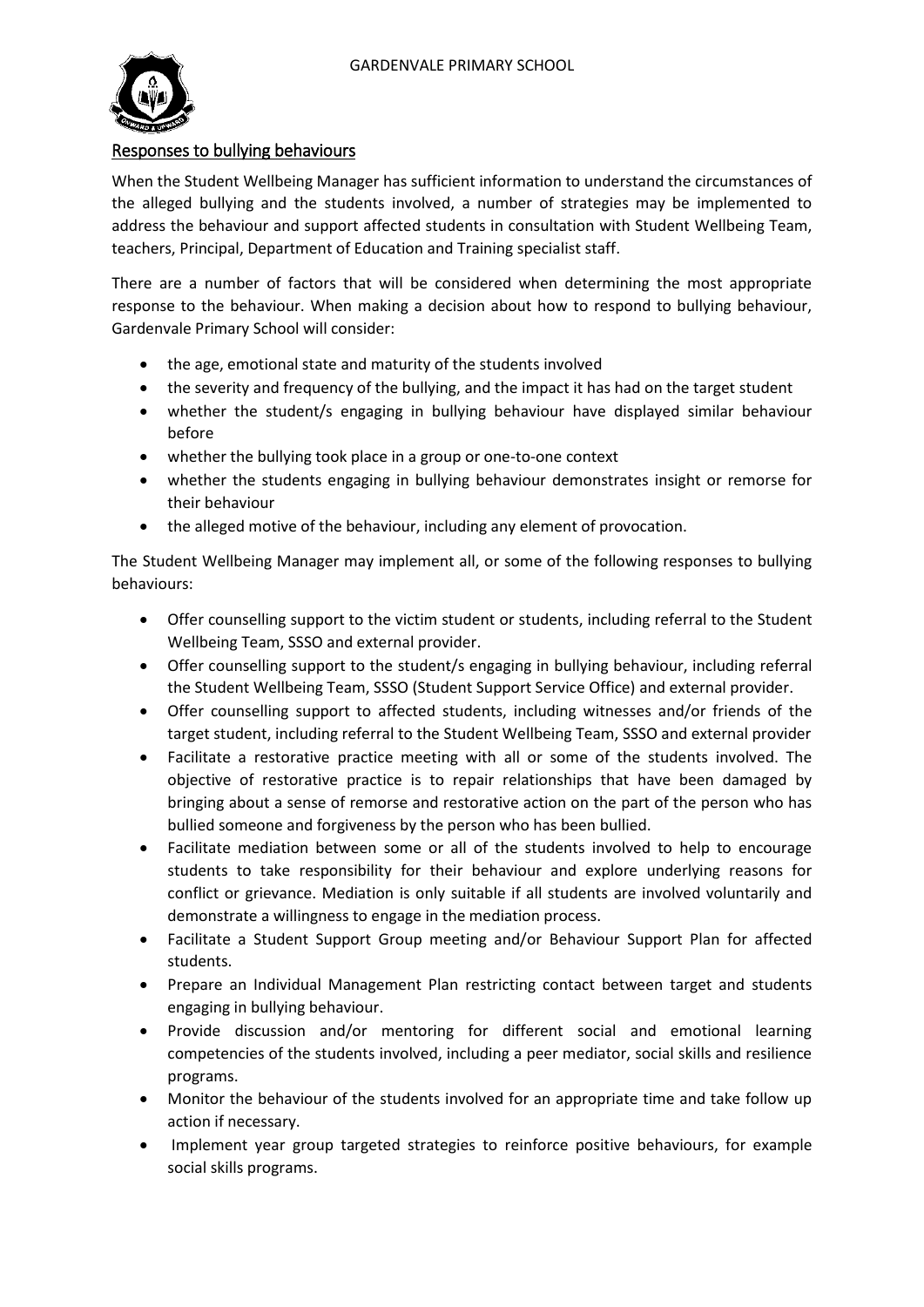

 Implement disciplinary consequences for the student/s engaging in bullying behaviour, which may include removal of privileges, detention, suspension and/or expulsion consistent with our Student Wellbeing and Engagement policy, the Ministerial Order on Suspensions and Expulsions and any other relevant Department policy.

Gardenvale Primary School understands the importance of monitoring and following up on the progress of students who have been involved in or affected by bullying behaviour. Where appropriate, school staff will also endeavour to provide parents and carers with updates on the management of bullying incidents.

The Student Wellbeing Manager is responsible for maintaining up to date records of the investigation of and responses to bullying behaviour.

## FURTHER INFORMATION AND RESOURCES

This policy should be read in conjunction with the following school policies:

- Statement of Values and School Philosophy
- Student Wellbeing and Engagement Policy
- Parent Complaints policy
- Duty of Care Policy
- Inclusion and Diversity Policy
- Equal Opportunity Policy

The following websites and resources provide useful information on prevention and responding to bullying, as well as supporting students who have been the target of bullying behaviours:

- **[Bully Stoppers](https://bullyingnoway.gov.au/PreventingBullying/Planning/Pages/School-policy.aspx)**
- [Kids Helpline](https://kidshelpline.com.au/)
- [Lifeline](https://www.lifeline.org.au/)
- [Bullying. No way!](https://bullyingnoway.gov.au/PreventingBullying/Planning/Pages/School-policy.aspx)
- [Student Wellbeing Hub](https://www.studentwellbeinghub.edu.au/)
- [Office of the eSafety Commissioner](https://www.esafety.gov.au/)
- [Australian Student Wellbeing Framework](https://www.studentwellbeinghub.edu.au/resources/detail?id=dd6b5222-d5c5-6d32-997d-ff0000a69c30#/)

#### EVALUATION

This policy will be reviewed on a 2/3 year basis, or earlier as required, following an incident or analysis of new research data relating to bullying, to ensure that the policy remains up to date, practical and effective.

Data will be collected through:

- discussion and consultation with students and parent/carers
- regular student bullying surveys
- regular staff surveys
- assessment of other school-based data, including the number of reported incidents of bullying in each year group and the effectiveness of the responses implemented
- Attitudes to School Survey